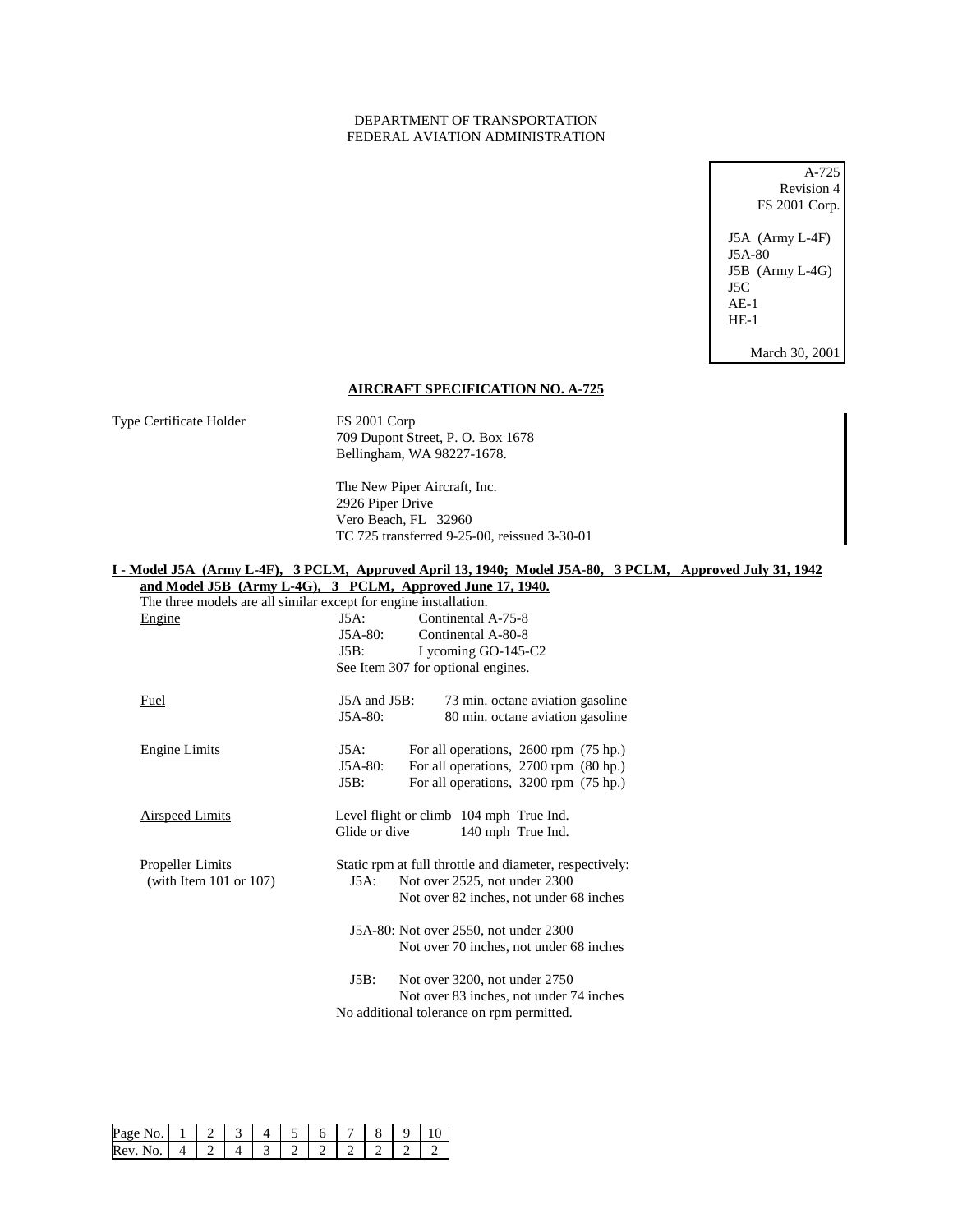| I - Model J5A (Army L-4F), Model J5A-80, Model J5B (Army L-4G) (cont'd) |                                           |                                                          |                                   |                              |                                                                                                                                                                                                                                                                      |  |  |  |
|-------------------------------------------------------------------------|-------------------------------------------|----------------------------------------------------------|-----------------------------------|------------------------------|----------------------------------------------------------------------------------------------------------------------------------------------------------------------------------------------------------------------------------------------------------------------|--|--|--|
| C. G. Range                                                             | $(+12.2)$<br>to                           | $(+21.0)$                                                | or                                |                              |                                                                                                                                                                                                                                                                      |  |  |  |
|                                                                         | $(+9.6)$<br>to                            | $(+21.0)$                                                |                                   |                              | when elevator bungee per Piper Dwg. C-40 is installed.                                                                                                                                                                                                               |  |  |  |
| Empty Weight C. G. Range                                                | $(+14.0)$<br>to                           | $(+17.4)$                                                |                                   | for Serial Nos. 5-2 to 5-783 |                                                                                                                                                                                                                                                                      |  |  |  |
|                                                                         | $(+15.7)$ to                              | $(+19.2)$<br>for Serial Nos. 5-784 and up                |                                   |                              |                                                                                                                                                                                                                                                                      |  |  |  |
|                                                                         |                                           |                                                          |                                   |                              | Ranges are not valid for non-standard arrangements except that they may be used when<br>auxiliary fuel tank Item 316 is installed. When empty weight C. G. falls within the<br>pertinent range, computation of critical fore and aft C. G. positions is unnecessary. |  |  |  |
| Datum                                                                   | Wing leading edge                         |                                                          |                                   |                              |                                                                                                                                                                                                                                                                      |  |  |  |
| <b>Leveling Means</b>                                                   |                                           | Chord line at wing root rib - zero incidence when level. |                                   |                              |                                                                                                                                                                                                                                                                      |  |  |  |
| Maximum Weight                                                          | 1450 lbs.                                 |                                                          |                                   |                              |                                                                                                                                                                                                                                                                      |  |  |  |
| <b>Number of Seats</b>                                                  | 3                                         |                                                          | (one at $+6$ and two at $+34$ )   |                              |                                                                                                                                                                                                                                                                      |  |  |  |
| <b>Maximum Baggage</b>                                                  | $41$ lbs.<br>maximum baggage is 20 lbs.   | $(+566)$                                                 |                                   |                              | When Serial Nos. 5-2 to 5-783 are flown solo from rear seat,                                                                                                                                                                                                         |  |  |  |
| <b>Fuel Capacity</b>                                                    | Serials 5-2 to 5-783:                     |                                                          | 19 gallons                        |                              | Wing tank, 18 gallons at $+23$ and<br>Header tank, 1 gallon at -21.                                                                                                                                                                                                  |  |  |  |
|                                                                         | Serials 5-784 and up:                     |                                                          | 25 gallons                        |                              | Wing tank, 18 gallons at $+23$ and<br>Header tank, 7 gallons at -15.5.                                                                                                                                                                                               |  |  |  |
| Oil Capacity                                                            | Serials 5-2 to 5-783:                     |                                                          | 4 quarts (-36).                   |                              |                                                                                                                                                                                                                                                                      |  |  |  |
|                                                                         | Serials 5-784 and up:                     |                                                          | 5 quarts (-36).                   |                              |                                                                                                                                                                                                                                                                      |  |  |  |
| <b>Control Surface</b>                                                  | Elevators                                 | $30^\circ$                                               | Up                                | $30^\circ$                   | Down                                                                                                                                                                                                                                                                 |  |  |  |
| Movements                                                               | Ailerons                                  | $31^\circ$                                               | Up                                | $25^{\circ}$                 | Down                                                                                                                                                                                                                                                                 |  |  |  |
|                                                                         | Rudder                                    | 30                                                       | Right                             | $30^\circ$                   | Left                                                                                                                                                                                                                                                                 |  |  |  |
|                                                                         | Stabilizer                                |                                                          | $1°47'$ Up                        | $4^{\circ}$ 57' Down         |                                                                                                                                                                                                                                                                      |  |  |  |
| <b>Serial Numbers Eligible</b>                                          | 5-2 and up                                |                                                          |                                   |                              |                                                                                                                                                                                                                                                                      |  |  |  |
| <b>Required Equipment</b>                                               | $J5A$ :                                   |                                                          | Items 101, 102, 103 and 104       |                              |                                                                                                                                                                                                                                                                      |  |  |  |
|                                                                         | J5A-80: Items 101, 102, 103, 104 and 106. |                                                          |                                   |                              |                                                                                                                                                                                                                                                                      |  |  |  |
|                                                                         | J5B:                                      |                                                          | Items 101, 102, 103, 104 and 105. |                              |                                                                                                                                                                                                                                                                      |  |  |  |

## **II - Model J5C, 3 PCL-SM, Approved December 21, 1942 and Model AE-1 or HE-1, 2 PCL-SM Approved December 21, 1942.**

Model J5C same as model J5A except for redesigned landing gear and engine installation. Model AE-1, identical to Model HE-1, is same as model J5C except for the removal of rear seat and baggage compartment, the addition of several fuselage members to support the litter, and minor rudder and aileron control system changes.

| Engine                                                 | Lycoming 0-235 (See Item 307 for optional engine.) |                                                                                                                                                                  |                        |                        |  |
|--------------------------------------------------------|----------------------------------------------------|------------------------------------------------------------------------------------------------------------------------------------------------------------------|------------------------|------------------------|--|
| Fuel                                                   | 73 min. octane grade aviation gasoline             |                                                                                                                                                                  |                        |                        |  |
| Engine Limits                                          | For all operations, $2550$ rpm $(100$ hp.)         |                                                                                                                                                                  |                        |                        |  |
| Airspeed Limits                                        | Level flight or climb<br>Glide or dive             |                                                                                                                                                                  | $110$ mph<br>$140$ mph | True Ind.<br>True Ind. |  |
| <b>Propeller Limits</b><br>(with Item $101$ or $107$ ) | Static rpm at full throttle:<br>Diameter:          | Landplane: Not over 2450, not under 2050.<br>Seaplane: Not over 2450, not under 2290.<br>No additional tolerance permitted.<br>Not over 74 in., not under 72 in. |                        |                        |  |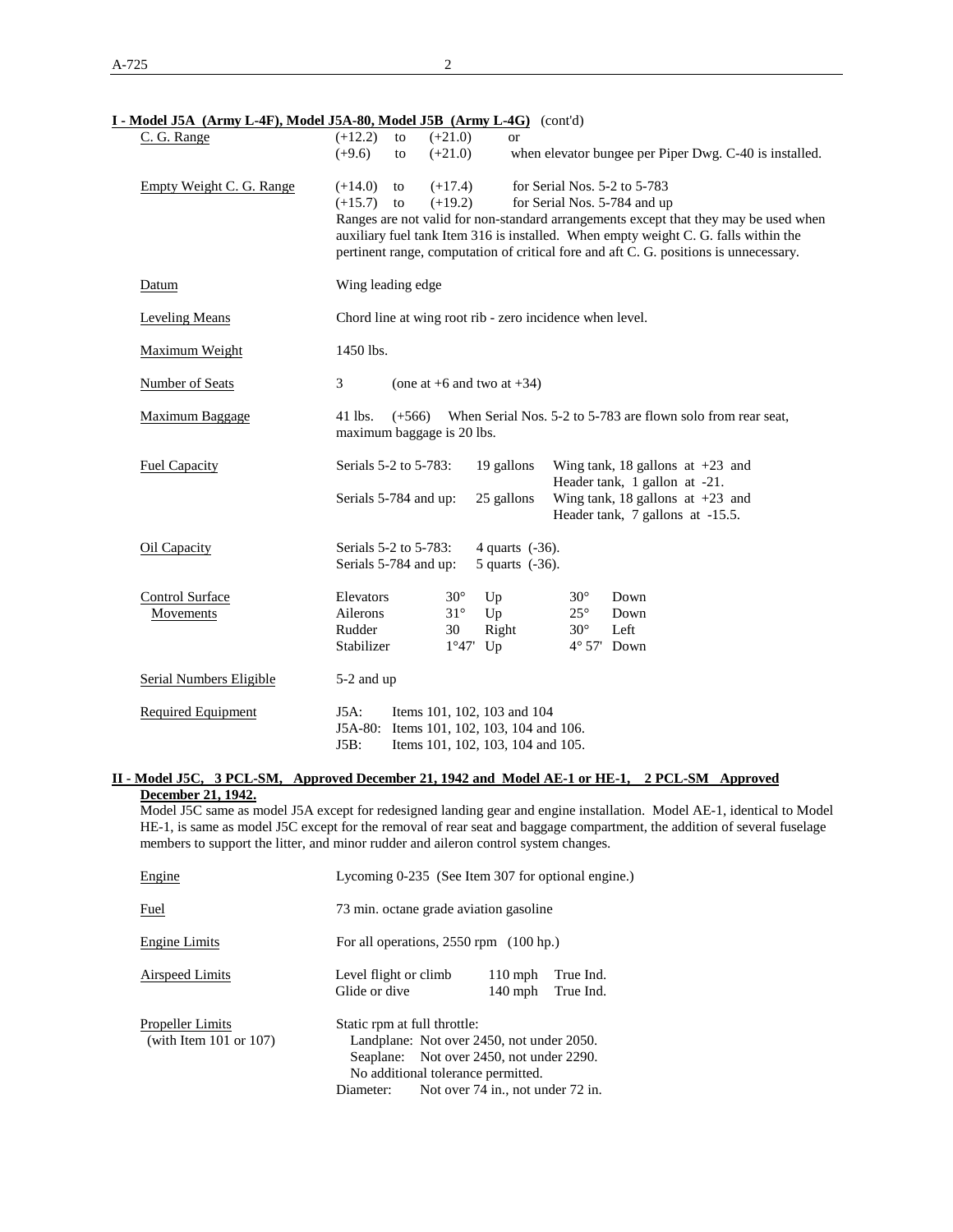| II - Model J5C, Model AE-1 or HE-1 (cont'd)                       |                                                                                                                                       |
|-------------------------------------------------------------------|---------------------------------------------------------------------------------------------------------------------------------------|
| C.G. Range                                                        | Landplane: J5C $(+9.0)$ to $(+18.6)$                                                                                                  |
|                                                                   | AE-1, HE-1 $(+10.9)$ to $(+20.5)$<br>Seaplane:<br>$(+11.3)$ to $(+18.2)$                                                              |
|                                                                   |                                                                                                                                       |
|                                                                   | Landplane: J5C $(+10.2)$ to $(+14.3)$                                                                                                 |
|                                                                   | AE-1, HE-1 $(+12.3)$ to $(+17.7)$<br>J5C $(+13.1)$ to $(+13.5)$<br>Seaplane:                                                          |
|                                                                   | AE-1, HE-1 $(+12.7)$ to $(+14.4)$                                                                                                     |
|                                                                   | Ranges are not valid for non-standard arrangements except that they may be used when                                                  |
|                                                                   | auxiliary fuel tank Item 316 is installed. When empty weight C. G. falls within the                                                   |
|                                                                   | pertinent range, computation of critical fore and aft C. G. positions is unnecessary.                                                 |
| Datum                                                             | Wing leading edge                                                                                                                     |
| <b>Leveling Means</b>                                             | Plumb bob from machine screw at door frame channels near upper rear corner of door to                                                 |
|                                                                   | hole in plate near rear seat.                                                                                                         |
| Maximum Weight                                                    | 1550 lbs.                                                                                                                             |
| Number of Seats                                                   | J5C:<br>3 (one at $+6$ and two at $+34$ )                                                                                             |
|                                                                   | AE-1, HE-1: 2 (one at $+6$ and one at $+59$ )                                                                                         |
|                                                                   |                                                                                                                                       |
| Maximum Baggage                                                   | J5C:<br>41 lbs. $(+56)$<br>AE-1, HE-1: None                                                                                           |
|                                                                   |                                                                                                                                       |
| <b>Fuel Capacity</b>                                              | 20 gallons (18 gallon tank in right wing at $+23$ and 2 gallon header tank in fuselage<br>at -15.5). See Item 316 for auxiliary tank. |
|                                                                   |                                                                                                                                       |
| Oil Capacity                                                      | $(-40)$<br>2 gallons                                                                                                                  |
| <b>Control Surface</b>                                            | Elevators<br>$27^\circ$ Up<br>$32^{\circ}$ Down                                                                                       |
| Movements                                                         | $31^\circ$ Up<br>$25^{\circ}$ Down<br>Ailerons                                                                                        |
|                                                                   | $20^{\circ}$ Left<br>Rudder<br>$20^\circ$ Right<br>$0.5^{\circ}$ Up<br>$6^{\circ}$ Down<br>Stabilizer                                 |
|                                                                   | On AE-1 and HE-1 only: Elevator trim tab: 43° Up (fixed)                                                                              |
|                                                                   |                                                                                                                                       |
| <b>Serial Numbers Eligible</b>                                    | J5C:<br>5-1309, 5-1388 and up<br>AE-1, HE-1: 5-1400 and up                                                                            |
|                                                                   |                                                                                                                                       |
| Required Equipment                                                | In addition to the pertinent required basic equipment specified in CAR 4a, the following                                              |
|                                                                   | items of equipment must be installed:<br>Items 102, 103, 104 and 107                                                                  |
|                                                                   |                                                                                                                                       |
| <b>Data Pertinent to All Models</b><br><b>Certification Basis</b> |                                                                                                                                       |
|                                                                   | Type Certificate No. 725 (CAR 4a)                                                                                                     |
| <b>Production Basis</b>                                           | None.                                                                                                                                 |
| <b>Export Eligibility</b>                                         | Deleted as of July 31, 1995                                                                                                           |
|                                                                   |                                                                                                                                       |

Equipment: A plus (+) or minus (-) sign preceding the weight of an item of equipment indicates net weight change when that item is installed.

> Approval for the installation of all items of equipment listed herein has been obtained by the aircraft manufacturer except those items preceded by an asterisk (\*). The asterisk denotes that approval has been obtained by someone other than the aircraft manufacturer. An item marked with an asterisk may not have been manufactured under an FAA monitored or approved quality control system, and therefore conformity must be determined if the item is not identified by a Form FAA-186, PMA or other evidence of FAA production approval.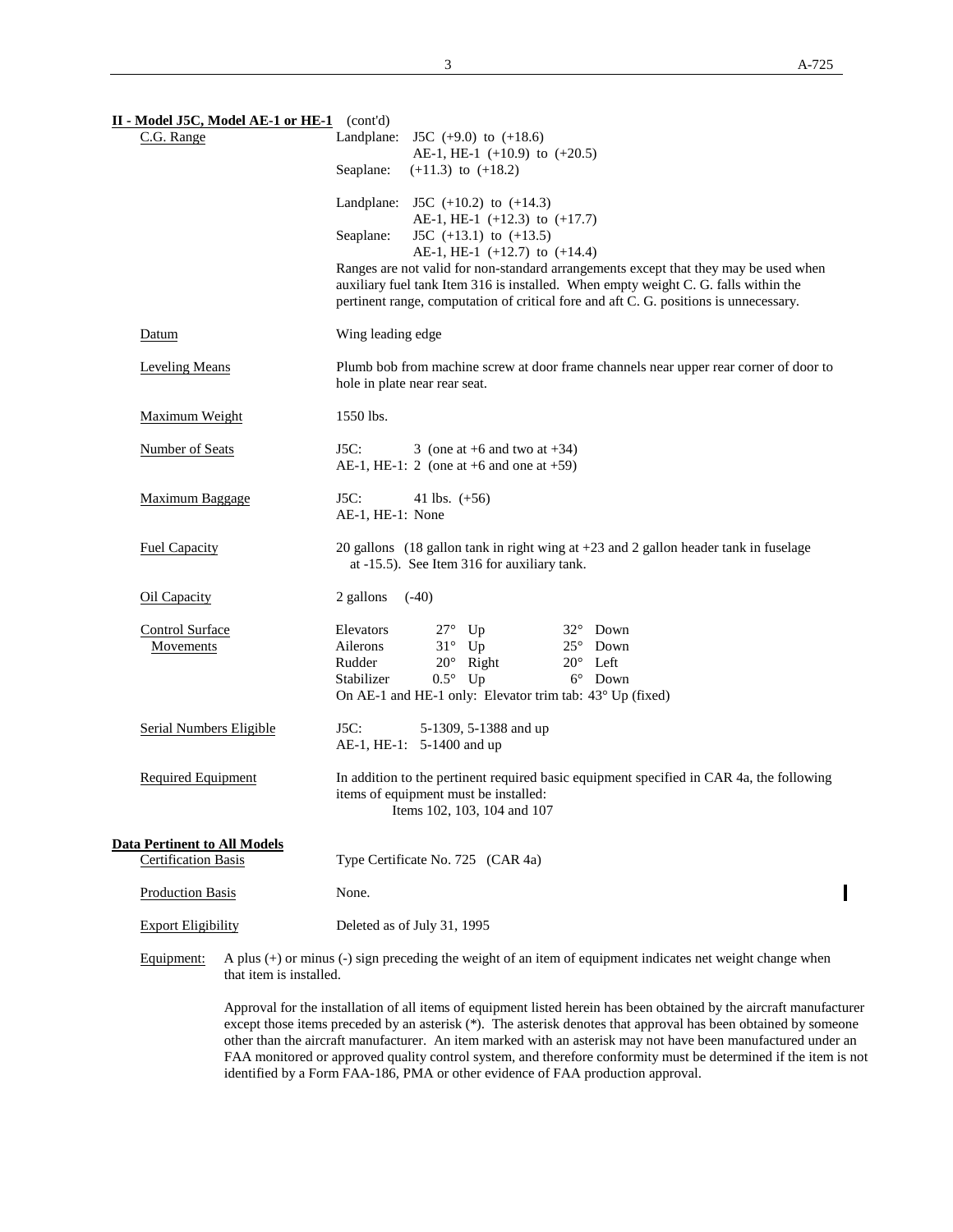|                                                                      |            | <u>J5A</u> |           |            |           | $AE-1$  |
|----------------------------------------------------------------------|------------|------------|-----------|------------|-----------|---------|
| <b>Propellers and Propeller Accessories</b>                          |            | J5A-80     | J5B       |            | J5C       | $HE-1$  |
| 101. Propeller - wood (fixed or adj pitch)                           | $+12$ lbs. | $(-54)$    | $(-56)$   | $- - - -$  | $- - - -$ | - - - - |
| 107. Propeller - wood (fixed pitch)                                  | $- - -$    | $- - - -$  | $- - - -$ | 14 lbs.    | $(-54)$   | $(-54)$ |
| *1. Propeller - Beech, controllable, R002,                           | $+18$ lbs. | $(-54)$    | $- - - -$ | $- - - -$  | - - - -   | - - - - |
| Hub R002-101 or R-003-100, Blades<br>R002-205-72 (including Beech    |            |            |           |            |           |         |
| mechanical propeller control)                                        |            |            |           |            |           |         |
| Diameter: 72 inches                                                  |            |            |           |            |           |         |
| Pitch at 27 in station:                                              |            |            |           |            |           |         |
| Low 14 1/2°, High 19°                                                |            |            |           |            |           |         |
| (Eligible on J5A with A-75 series)                                   |            |            |           |            |           |         |
| engines only.)                                                       |            |            |           |            |           |         |
| *2. Propeller - McCauley 1A90                                        |            |            |           |            |           |         |
| a. (Models J5A with Continental                                      | $+9$ lbs.  | $(-54)$    |           |            |           |         |
| A-75 series engine)                                                  |            |            |           |            |           |         |
| Static rpm at max. permissible                                       |            |            |           |            |           |         |
| throttle setting:                                                    |            |            |           |            |           |         |
| Not over 2440, not under 2340.<br>No additional tolerance permitted. |            |            |           |            |           |         |
| Diameter: Not over 70 inches,                                        |            |            |           |            |           |         |
| not under 68.5 inches.                                               |            |            |           |            |           |         |
| See Items $307(d)$ , (e) and (g) and                                 |            |            |           |            |           |         |
| NOTE 3 for other limits when those                                   |            |            |           |            |           |         |
| engines are installed.                                               |            |            |           |            |           |         |
| b. (Models J5A, J5A-80 and J5B                                       | $+9$ lbs   | $(-54)$    | $(-56)$   |            |           |         |
| with Item 307(h) only)                                               |            |            |           |            |           |         |
| Static rpm at full throttle:                                         |            |            |           |            |           |         |
| Not over 2200, not under 2100.                                       |            |            |           |            |           |         |
| No additional tolerance permitted.                                   |            |            |           |            |           |         |
| Diameter: Not over 73 inches,<br>not under 71.5 inches.              |            |            |           |            |           |         |
| *3. Propeller - Koppers Aeromatic                                    |            |            | - - - --  | $+18$ lbs. | $(-54)$   | $(-54)$ |
| F200/00-74E                                                          |            |            |           |            |           |         |
| (Eligible with Item 307(f) only)                                     |            |            |           |            |           |         |
| Parts List Assembly No. 4330                                         |            |            |           |            |           |         |
| Low pitch setting at 24 in. sta: $11^{\circ}$                        |            |            |           |            |           |         |
| Static rpm at max. permissible throttle                              |            |            |           |            |           |         |
| setting: Not over 2600, not under 2500.                              |            |            |           |            |           |         |
| No additional tolerance permitted                                    |            |            |           |            |           |         |
| Diameter: Not over 74 inches,                                        |            |            |           |            |           |         |
| not under 72.5 inches.<br>(When this Item is installed,              |            |            |           |            |           |         |
| installation and flight check must be                                |            |            |           |            |           |         |
| done per Koppers "Installation                                       |            |            |           |            |           |         |
| Procedure and Operating Limitations"                                 |            |            |           |            |           |         |
| dated May 28, 1948.)                                                 |            |            |           |            |           |         |
|                                                                      |            |            |           |            |           |         |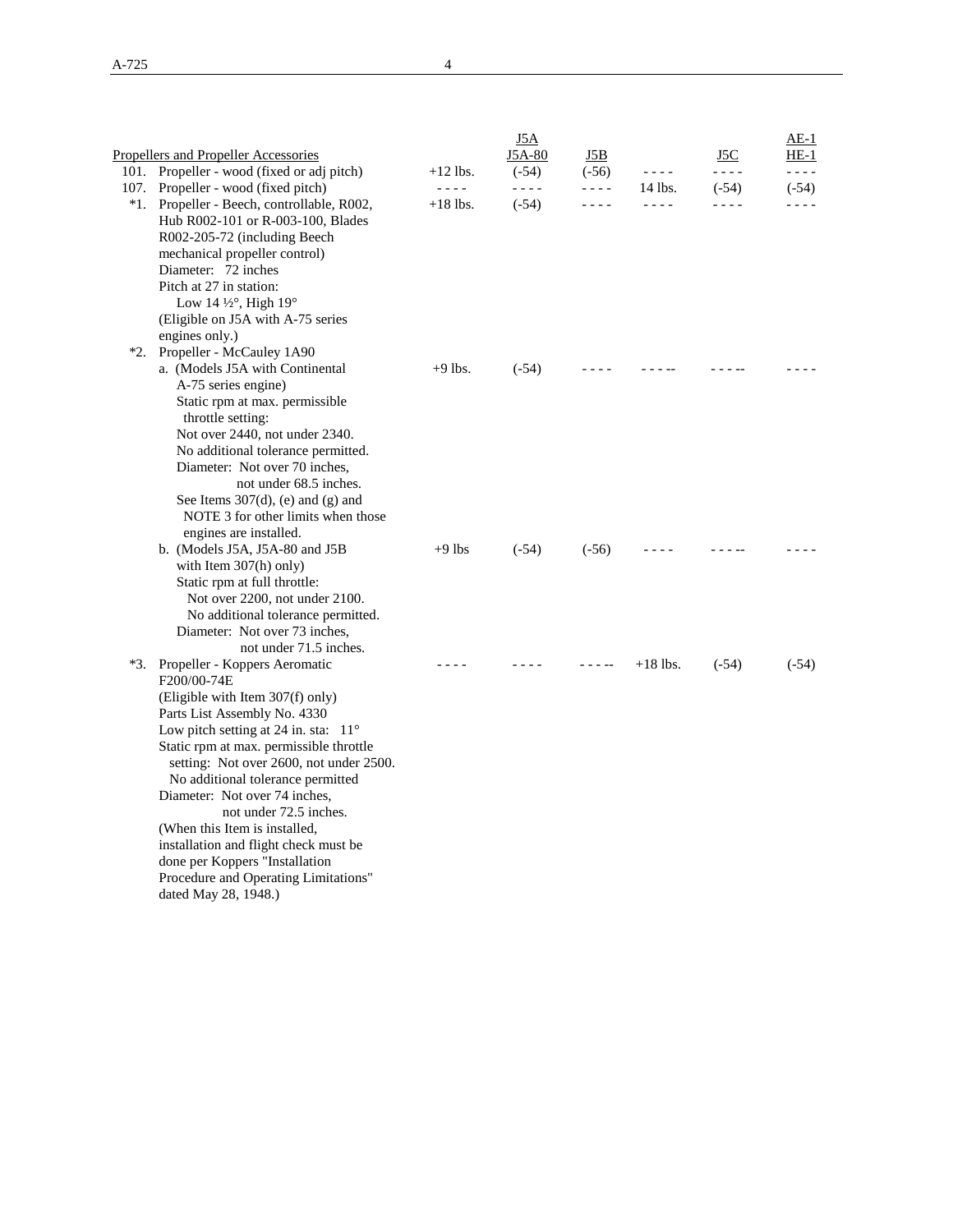|     |                                                         |            | J5A     |         |         |         | $AE-1$  |
|-----|---------------------------------------------------------|------------|---------|---------|---------|---------|---------|
|     | Propellers and Propeller Accessories (cont'd)           |            | J5A-80  | J5B.    |         | J5C     | HE-1    |
|     | *4. Propeller - Beech, controllable                     | $+18$ lbs. | $(-54)$ | .       |         |         |         |
|     | R002, with R002-205-72 blades                           |            |         |         |         |         |         |
|     | (including Beech Mechanical Control)                    |            |         |         |         |         |         |
|     | Pitch settings at 27 in. station:                       |            |         |         |         |         |         |
|     | Low 12.5°, High 19.25°                                  |            |         |         |         |         |         |
|     | Diameter: Not over 72 inches,                           |            |         |         |         |         |         |
|     | not under 70.5 inches.                                  |            |         |         |         |         |         |
|     | Eligible on J5A with C-85-12 engine,<br>Item $307(g)$ . |            |         |         |         |         |         |
|     | Harrison oil cooler HE-212 or                           |            |         |         |         |         |         |
|     | equivalent must be installed.                           |            |         |         |         |         |         |
|     | *5. Propeller - McCauley 1C90                           |            |         |         | 23 lbs. | $(-54)$ | $(-54)$ |
|     | (with Lycoming O-235-B engine only)                     |            |         |         |         |         |         |
|     | Static rpm at max. permissible throttle                 |            |         |         |         |         |         |
|     | setting:                                                |            |         |         |         |         |         |
|     | Not over 2300, not under 2150.                          |            |         |         |         |         |         |
|     | No additional tolerance permitted.                      |            |         |         |         |         |         |
|     | Diameter: Not over 72 inches,                           |            |         |         |         |         |         |
|     | not under 70.5 inches.                                  |            |         |         |         |         |         |
| *6. | Propeller - Sensenich M74CK-2, fixed                    | 21 lbs.    | $(-54)$ |         |         |         |         |
|     | pitch metal (Model J5A with A75 engine<br>only).        |            |         |         |         |         |         |
|     | Static rpm at max. permissible throttle                 |            |         |         |         |         |         |
|     | setting:                                                |            |         |         |         |         |         |
|     | Not over 2440, not under 2340                           |            |         |         |         |         |         |
|     | No additional tolerance permitted                       |            |         |         |         |         |         |
|     | Diameter: Not over 72 inches,                           |            |         |         |         |         |         |
|     | not under 70 inches                                     |            |         |         |         |         |         |
| *7. | Propeller - Sensenich M76AK-2, fixed                    |            |         |         |         |         |         |
|     | pitch metal.                                            |            |         |         |         |         |         |
|     | (a) Model J5A with Continental C-75                     | 24 lbs.    | $(-54)$ |         |         |         |         |
|     | engine only                                             |            |         |         |         |         |         |
|     | Static rpm at max. permissible throttle<br>setting:     |            |         |         |         |         |         |
|     | Not over 2150, not under 2000.                          |            |         |         |         |         |         |
|     | No additional tolerance permitted.                      |            |         |         |         |         |         |
|     | Diameter: Not over 74 inches,                           |            |         |         |         |         |         |
|     | not under 72.5 inches.                                  |            |         |         |         |         |         |
|     | (b) Model J5A with Continental C-85                     | 24 lbs.    | $(-54)$ |         |         |         |         |
|     | engine only                                             |            |         |         |         |         |         |
|     | Static rpm at max. permissible throttle                 |            |         |         |         |         |         |
|     | setting:                                                |            |         |         |         |         |         |
|     | Not over 2430, not under 2170.                          |            |         |         |         |         |         |
|     | No additional tolerance permitted.                      |            |         |         |         |         |         |
|     | Diameter: Not over 74 inches,<br>not under 72 inches.   |            |         |         |         |         |         |
|     | (c) Model J5 with Continental C90                       | 24 lbs.    | $(-56)$ | $(-56)$ | - - - - |         |         |
|     | engine only                                             |            |         |         |         |         |         |
|     | Static rpm at max. permissible throttle                 |            |         |         |         |         |         |
|     | setting:                                                |            |         |         |         |         |         |
|     | Not over 2250, not under 2100.                          |            |         |         |         |         |         |
|     | No additional tolerance permitted.                      |            |         |         |         |         |         |
|     | Diameter: Not over 74 inches,                           |            |         |         |         |         |         |
|     | not under 72.5 inches.                                  |            |         |         |         |         |         |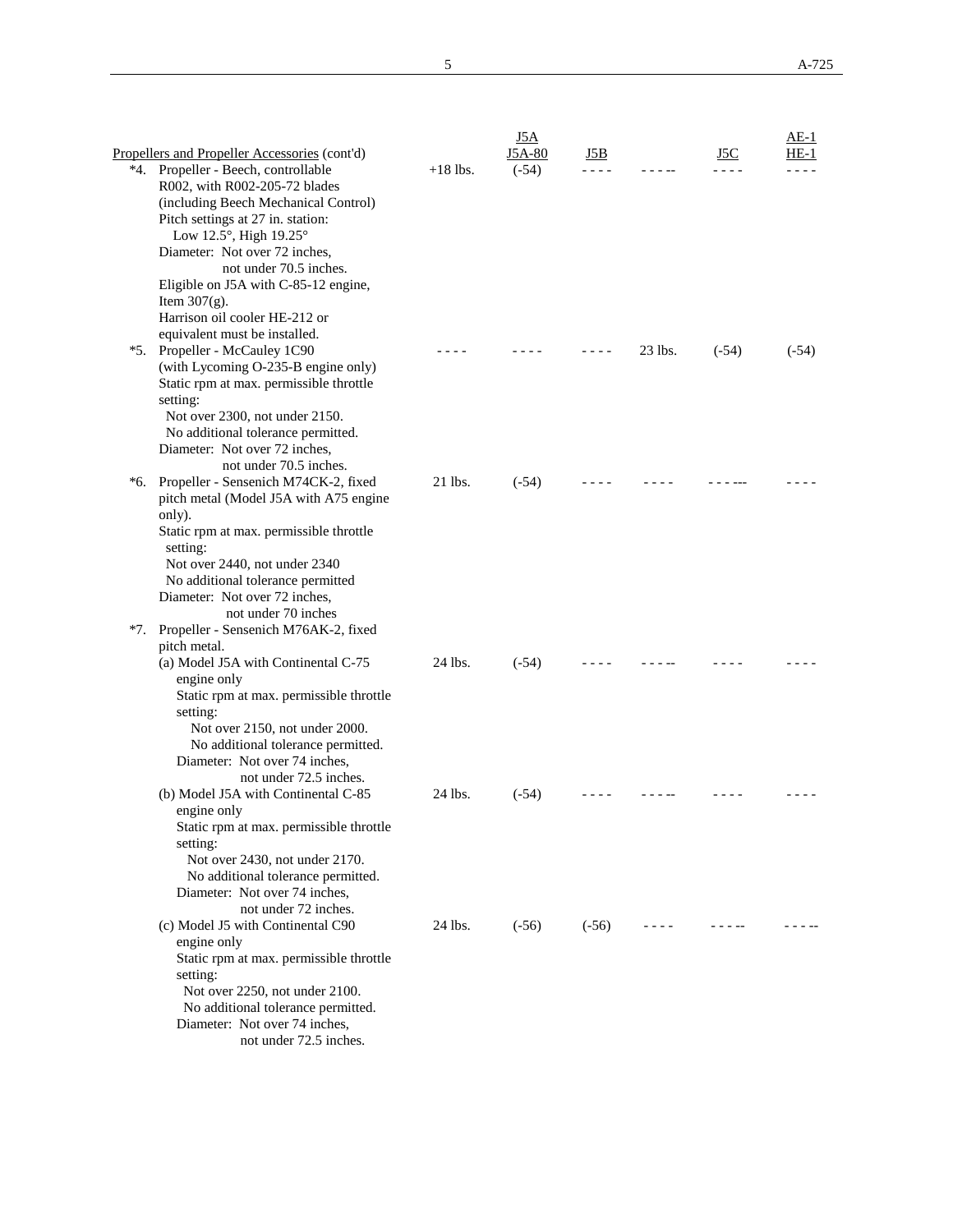|         | Propellers and Propeller Accessories (cont'd)               |            | <u>J5A</u><br>J5A-80 | J5B        |          | J5C                       | $AE-1$<br>$HE-1$ |
|---------|-------------------------------------------------------------|------------|----------------------|------------|----------|---------------------------|------------------|
|         | *8. Propeller - Sensenich M76AM-2, fixed                    |            | - - - -              | - - - --   | 24 lbs.  | $(-54)$                   | $(-54)$          |
|         | pitch metal                                                 |            |                      |            |          |                           |                  |
|         | Model J5 with Lycoming O-235 engine                         |            |                      |            |          |                           |                  |
|         | only.                                                       |            |                      |            |          |                           |                  |
|         | Static rpm at max. permissible throttle                     |            |                      |            |          |                           |                  |
|         | setting:                                                    |            |                      |            |          |                           |                  |
|         | Not over 2300, not under 2150.                              |            |                      |            |          |                           |                  |
|         | No additional tolerance permitted.                          |            |                      |            |          |                           |                  |
|         | Diameter: Not over 74 inches,                               |            |                      |            |          |                           |                  |
|         | not under 72 inches.                                        |            |                      |            |          |                           |                  |
|         |                                                             |            |                      |            |          |                           |                  |
|         | Engines and Engine Accessories - Fuel and Oil System        |            | J5A<br>J5A-80        | <u>J5B</u> |          | <u>J5C</u>                | AE-1<br>$HE-1$   |
|         | No aircraft of these models is eligible                     |            |                      |            |          |                           |                  |
|         | for original certification with single                      |            |                      |            |          |                           |                  |
|         | ignition engine after August 1, 1941.                       |            |                      |            |          |                           |                  |
|         | 104. Carburetor air and cabin heater                        | 3 lbs.     | $(-33)$              | $(-33)$    | $3$ lbs. | $(-33)$                   | $(-33)$          |
| 106.    | Oil cooler (Harrison HE212) (J5A-80 only)                   | 5 lbs.     | $(-49)$              | - - - -    | ----     | - - - -                   | - - - -          |
| $*108.$ | Oil filter, Fram PB-5                                       |            |                      |            |          |                           |                  |
|         | (a) Kit No. 520, Fram Install. Dwg.                         | 5 lbs.     | - - - -              | $(-27.5)$  | ----     |                           |                  |
|         | No. 6158                                                    |            |                      |            |          |                           |                  |
|         | (b) Kit No. 510, Fram Install. Dwg.<br>No. 61542            | 5 lbs.     | $(-27.5)$            | - - - -    |          |                           |                  |
| $*307.$ | Engines                                                     |            |                      |            |          |                           |                  |
|         | (a) Continental A-75-9                                      | $+3$ lbs.  | $(-31)$              | $- - - -$  |          |                           |                  |
|         | (b) Lycoming GO-145-C1                                      | $-11$ lbs. | - - - -              | $(-30)$    |          |                           |                  |
|         | (c) Lycoming GO-145-C3                                      | $+2$ lbs.  | - - - -              | $(-30)$    |          |                           |                  |
|         | (d) Continental C-75-12 (Model J5A only)                    | $+12$ lbs. | $(-31)$              | - - - -    |          |                           |                  |
|         | Engine Limits - for all operations,                         |            |                      |            |          |                           |                  |
|         | 2275 rpm (75 hp.)                                           |            |                      |            |          |                           |                  |
|         | Propeller limits (With Item 101):                           |            |                      |            |          |                           |                  |
|         | (See NOTE 3 when installed with                             |            |                      |            |          |                           |                  |
|         | McCauley 1A90 propeller.)<br>Static rpm at max. permissible |            |                      |            |          |                           |                  |
|         | throttle setting: Not over 2100,                            |            |                      |            |          |                           |                  |
|         | not under 2000.                                             |            |                      |            |          |                           |                  |
|         | No additional tolerance permitted.                          |            |                      |            |          |                           |                  |
|         | Diameter: Not over 74 inches.                               |            |                      |            |          |                           |                  |
|         | not under 72.5 inches.                                      |            |                      |            |          |                           |                  |
|         | (e) Continental C-75-8 (Model J5A only)                     | $+7$ lbs.  | $(-32)$              |            |          |                           |                  |
|         | Engine and propeller limits same as                         |            |                      |            |          |                           |                  |
|         | for (d) above. See NOTE 3 when                              |            |                      |            |          |                           |                  |
|         | installed with McCauley 1A90 propeller.                     |            |                      |            |          |                           |                  |
|         | (f) Lycoming $O-235-B$                                      |            |                      |            |          | Use actual weight change. |                  |
|         | Engine limits - for all operations,                         |            |                      |            |          |                           |                  |
|         | 2600 rpm (104 hp.)                                          |            |                      |            |          |                           |                  |
|         | Propeller limits same as for engine                         |            |                      |            |          |                           |                  |
|         | model O-235                                                 |            |                      |            |          |                           |                  |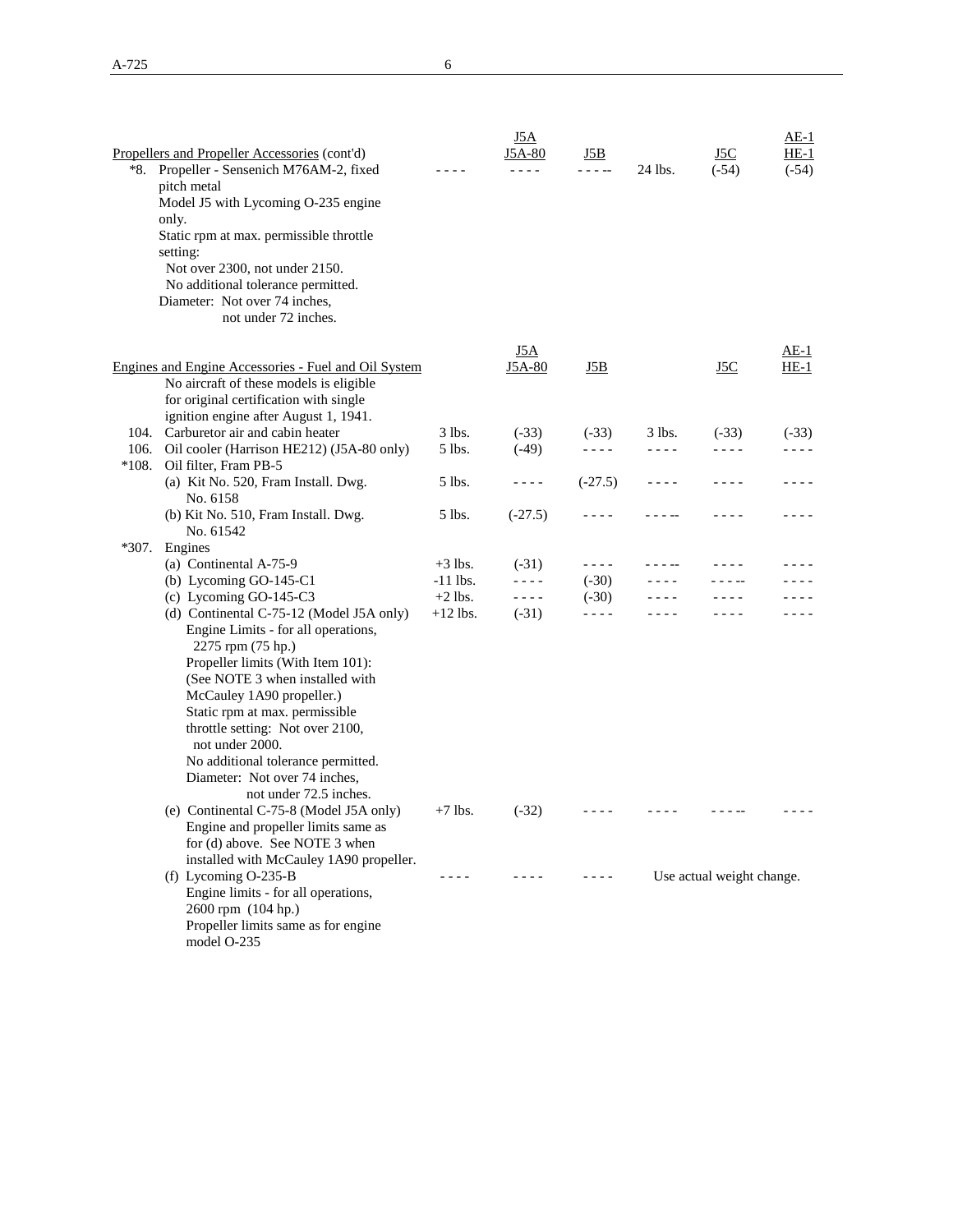|                 | Engines and Engine Accessories - Fuel and Oil                            |            | <u>J5A</u>            |          |           |            | <u>AE-1</u> |
|-----------------|--------------------------------------------------------------------------|------------|-----------------------|----------|-----------|------------|-------------|
| System (cont'd) |                                                                          |            | J5A-80                | J5B      |           | J5C        | HE-1        |
|                 | (g) Continental C-85-12 (Model J5A only)                                 | $+12$ lbs. | $(-31)$               |          |           |            |             |
|                 | Engine limits. For all operations,                                       |            |                       |          |           |            |             |
|                 | 2575 rpm (85 hp.)                                                        |            |                       |          |           |            |             |
|                 | When this engine is installed, the                                       |            |                       |          |           |            |             |
|                 | following are required: Propeller                                        |            |                       |          |           |            |             |
|                 | Item 4 may be substituted for the                                        |            |                       |          |           |            |             |
|                 | McCauley propeller).                                                     |            |                       |          |           |            |             |
|                 | Propeller -McCauley 1A90                                                 |            |                       |          |           |            |             |
|                 | Static rpm at max. permissible throttle                                  |            |                       |          |           |            |             |
|                 | setting: Not over 2430,                                                  |            |                       |          |           |            |             |
|                 | not under 2170.                                                          |            |                       |          |           |            |             |
|                 | No additional tolerance permitted.                                       |            |                       |          |           |            |             |
|                 | Diameter: Not over 71 inches,                                            |            |                       |          |           |            |             |
|                 | not under 69.5 inches.                                                   |            |                       |          |           |            |             |
|                 | Oil cooler (Harrison HE-212)                                             |            |                       |          |           |            |             |
|                 | (h) Continental C-90-8F                                                  | $+14$ lbs. | $(-31)$               | $(-31)$  |           |            |             |
|                 | Engine limits - for all operations<br>2475 rpm (90 hp.) Propeller limits |            |                       |          |           |            |             |
|                 | (with Item 101) - Static rpm at max.                                     |            |                       |          |           |            |             |
|                 | permissible throttle setting: Not over                                   |            |                       |          |           |            |             |
|                 | 2200, not under 2100. No additional                                      |            |                       |          |           |            |             |
|                 | tolerance permitted.                                                     |            |                       |          |           |            |             |
|                 | Diameter: Not more than 74 inches,                                       |            |                       |          |           |            |             |
|                 | not less than 72.5 inches                                                |            |                       |          |           |            |             |
|                 | No muffler installed.                                                    |            |                       |          |           |            |             |
|                 | Bendix Stromberg Carburetor,                                             |            |                       |          |           |            |             |
|                 | Continental Part No. 530625                                              |            |                       |          |           |            |             |
| 308.            | Oil cooler (Harrison HE212) (J5A only)                                   | 5 lbs.     | $(-49)$               | ----     |           |            |             |
| 309.            | Starter installation - Hummer Model X                                    | 11 lbs.    | $(-13)$               | $(-13)$  |           |            |             |
|                 | (Piper Dwg. C-83)                                                        |            |                       |          |           |            |             |
| 313.            | Exhaust muffler                                                          |            |                       |          |           |            |             |
|                 | a. Piper Dwg. C-702                                                      | 3 lbs.     | $(-31)$               | - - - -  |           |            |             |
|                 | b Piper Dwg. C-72                                                        | 3 lbs.     | - - - -               | $(-31)$  | $- - - -$ | $- - - -$  |             |
|                 | 316. Left wing auxiliary fuel tank (18 gals.)                            |            | - - - -               | ----     | 16 lbs.   | $(+23)$    | $(+23)$     |
|                 | Additional placards required:                                            |            |                       |          |           |            |             |
|                 | (a) "Auxiliary fuel system 18 gal. capacity."                            |            |                       |          |           |            |             |
|                 | (b) Near left filler neck: "Fill right wing<br>tank first."              |            |                       |          |           |            |             |
|                 |                                                                          |            |                       |          |           |            |             |
|                 |                                                                          |            | J5A                   |          |           |            | AE-1        |
|                 | <b>Landing Gear and Floats</b>                                           |            | J5A-80                | J5B      |           | <u>J5C</u> | $HE-1$      |
| 102.            | 8.00-4 wheels with brakes and 4-ply                                      | 31 lbs.    | $(+1)$                | $(+1)$   | 31 lbs.   | $(+1)$     | $(+1)$      |
|                 | tires                                                                    |            |                       |          |           |            |             |
|                 | (Wheels must be placarded for these                                      |            |                       |          |           |            |             |
|                 | tires)                                                                   |            |                       |          |           |            |             |
| 103.            | Tail Wheels                                                              |            |                       |          |           |            |             |
|                 | (a) 6x2.00 with solid rubber tire                                        | 2 lbs.     | $(+201)$              | $(+201)$ | $2$ lbs.  | $(+201)$   | $(+201)$    |
|                 | (b) 2x2.50 steerable, full swivel-Maule                                  | 6 lbs.     | $(+201)$              | $(+201)$ | 6 lbs.    | $(+201)$   | $(+201)$    |
|                 | Model SFS-14                                                             |            |                       |          |           |            |             |
|                 | (c) 6x2.50 steerable, straight-Maule                                     | 6 lbs.     | $(+201)$              | $(+201)$ | 6 lbs.    | $(+201)$   | $(+201)$    |
|                 | Model SS-14                                                              |            |                       |          |           |            |             |
| 203.            | Scott Aviation Corp. Model B-711                                         |            | Neglect weight change |          |           |            |             |
|                 | brake pressure unit                                                      |            |                       |          |           |            |             |

(J5A, J5A-80, J5B and J5C only)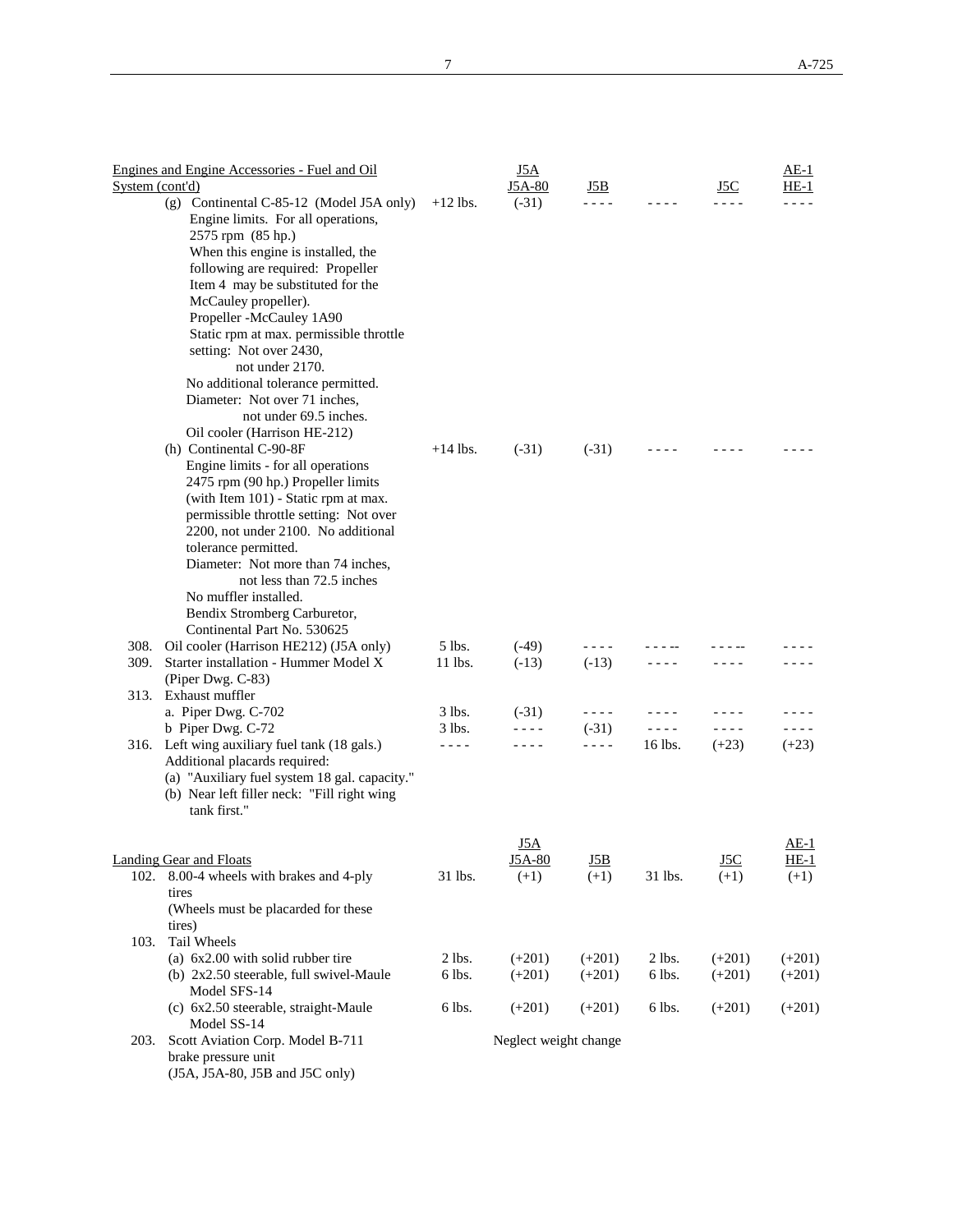|         |                                                                        |          | J5A                      |         |             |           | $AE-1$    |
|---------|------------------------------------------------------------------------|----------|--------------------------|---------|-------------|-----------|-----------|
|         | Landing Gear and Floats (cont'd)                                       |          | J5A-80                   | J5B     |             | J5C       | $HE-1$    |
|         | 204. Edo 89-2000 floats with water rudder                              |          | - - - -                  | - - - - | $+183$ lbs. | $(+14.5)$ | $(+14.5)$ |
|         | and seaplane fin Piper Dwg. No. 11030                                  |          |                          |         |             |           |           |
|         | in accordance with Edo Dwg. 89-S-180A.                                 |          |                          |         |             |           |           |
|         | All airplanes must have additional fuselage                            |          |                          |         |             |           |           |
|         | brace tubes (Parts Nos. 11026 and 11027) in                            |          |                          |         |             |           |           |
|         | accordance with Piper Dwg. No. 11031.                                  |          |                          |         |             |           |           |
| $*302.$ | Wheel streamlines                                                      | 6 lbs.   | $(+2)$                   | $(+2)$  | 6 lbs.      | $(+2)$    |           |
|         | 303. Parking brake                                                     | $3$ lbs. | $(-8)$                   | $(-8)$  | 3 lbs.      | $(-8)$    | $(-8)$    |
|         | 306. 6x2.00 pneumatic tail wheel                                       |          | Neglect weight change    |         |             |           |           |
| *311.   | Skis (Eligible on any airplane of these                                |          | Use Actual Weight Change |         |             |           |           |
|         | models provided the propeller                                          |          |                          |         |             |           |           |
|         | installation meets the minimum ground                                  |          |                          |         |             |           |           |
|         | clearance. The maximum weight for                                      |          |                          |         |             |           |           |
|         | the skiplane will be the same as for the                               |          |                          |         |             |           |           |
|         | corresponding landplane or that shown                                  |          |                          |         |             |           |           |
|         | in parenthesis after ski model,                                        |          |                          |         |             |           |           |
|         | whichever is less) (Use actual weight                                  |          |                          |         |             |           |           |
|         | change)                                                                |          |                          |         |             |           |           |
|         | (a) Federal SC-2 (maximum 1650 lbs.)                                   |          |                          |         |             |           |           |
|         | (b) Heath 725 (maximum 1450 lbs.)                                      |          |                          |         |             |           |           |
|         | (c) Marston MFS-1600 (maximum 1600 lbs)                                |          |                          |         |             |           |           |
|         | (d) Air Transport 1620-750 (maximum                                    |          |                          |         |             |           |           |
|         | 1620 lbs.)                                                             |          |                          |         |             |           |           |
|         | (e) Jack Carr Service 16 (maximum 1600 lbs)                            |          |                          |         |             |           |           |
|         | (f) Wollam W-1650 (maximum 1650 lbs.)                                  |          |                          |         |             |           |           |
|         | (g) Heath $725A$ (maximum 1450 lbs.)                                   |          |                          |         |             |           |           |
|         | (h) Federal A-1500 or A-1500A                                          |          |                          |         |             |           |           |
|         | (maximum 1500 lbs.) per Federal                                        |          |                          |         |             |           |           |
|         | Dwg. 11R262. (Eligible on J5A and                                      |          |                          |         |             |           |           |
|         | J5B only)                                                              |          |                          |         |             |           |           |
|         | (i) Federal A-1850 (maximum 1850 lbs.)                                 |          |                          |         |             |           |           |
|         | per Federal Dwg. 11R262                                                |          |                          |         |             |           |           |
|         | (i) Federal A-2000 or A-2000A                                          |          |                          |         |             |           |           |
|         | (maximum 2000 lbs.) per Federal                                        |          |                          |         |             |           |           |
|         | Dwg. 11R262.<br>(k) Wesco per Western Aircraft                         |          |                          |         |             |           |           |
|         |                                                                        |          |                          |         |             |           |           |
|         | Equipment Company Dwgs. Nos. 12<br>and 148:                            |          |                          |         |             |           |           |
|         |                                                                        |          |                          |         |             |           |           |
|         | (1) A-15 (maximum 1500 lbs.)<br>$(2)$ A-20 or AS-2 (maximum 2000 lbs.) |          |                          |         |             |           |           |
|         | $(3)$ A-25, AS-2A or AS-2B (maximum)                                   |          |                          |         |             |           |           |
|         | 2500 lbs.)                                                             |          |                          |         |             |           |           |
|         |                                                                        |          |                          |         |             |           |           |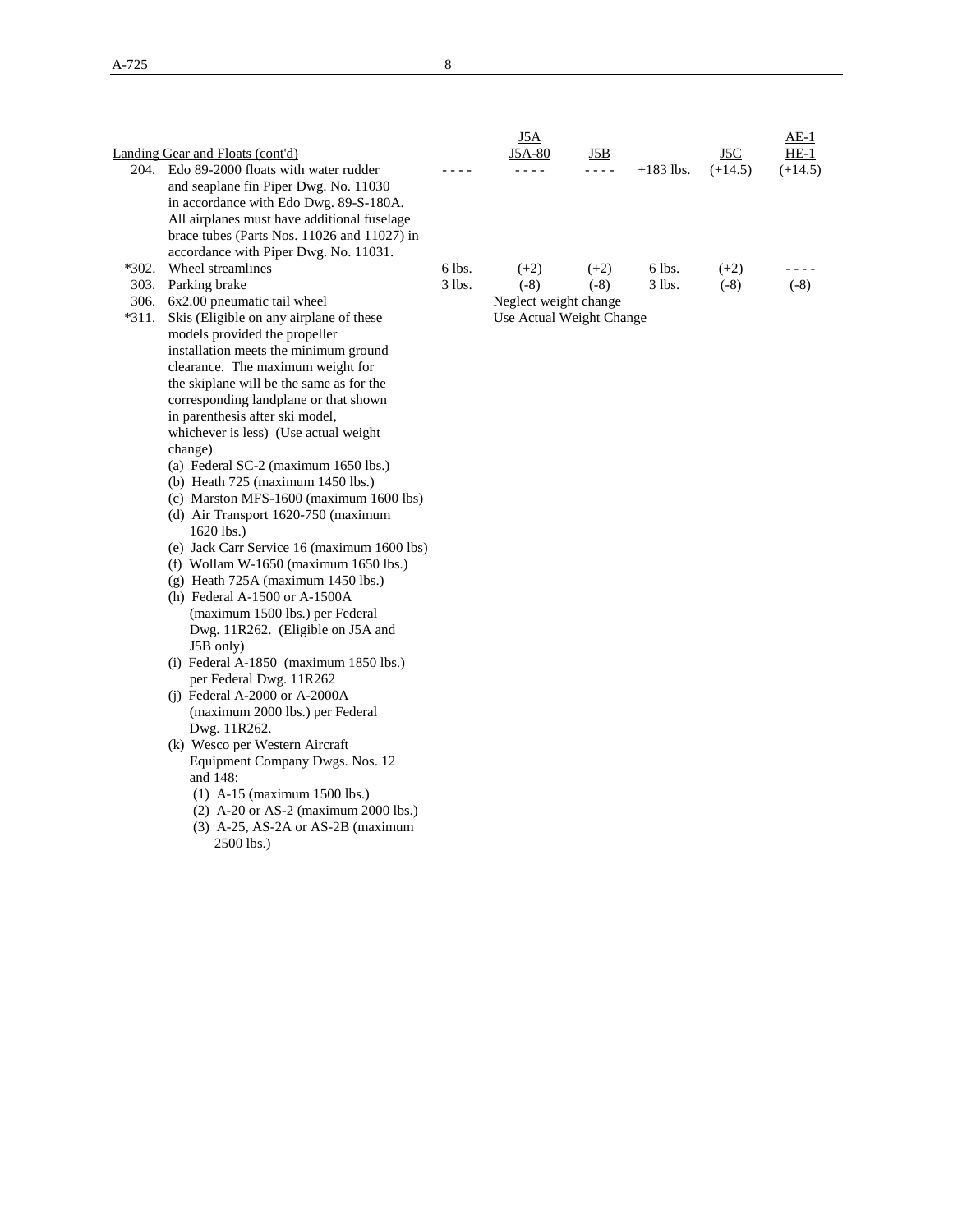|       |                                                                                                                                          |           | <u>J5A</u>    |           |             |           | $AE-1$           |
|-------|------------------------------------------------------------------------------------------------------------------------------------------|-----------|---------------|-----------|-------------|-----------|------------------|
| 105.  | <b>Electrical Equipment</b><br><b>Batteries</b>                                                                                          |           | J5A-80        | J5B       |             | J5C       | $HE-1$           |
|       | (a) Reading 333 LD or 324 LD (6 volt)                                                                                                    | 16 lbs.   | $- - - -$     | $(+57)$   | ----        |           | - - - -          |
|       | Serial Nos. 5-784 and up<br>(b) Exide 6AC-7-1 or Willard SYR-7-6<br>(with box)                                                           | 16 lbs.   | - - - -       | $(+57)$   | - - - -     |           |                  |
| 201.  | (12 volt Serial Nos. 5-784 and up)<br>General Armature AG-40 or AG-42<br>wind-driven generator installation.<br>Serial Nos. 5-784 and up | 11 lbs.   | $- - - -$     | $(+2)$    |             |           |                  |
|       | 310. Generator installation<br>(a) General Armature AG-40 or AG-42<br>(Wind-driven)                                                      |           |               |           |             |           |                  |
|       | (1) Serial Nos. 5-2 to 5-783                                                                                                             | 11 lbs.   | $(+2)$        | $(+2)$    |             |           |                  |
|       | $(2)$ Serial Nos. 5-784 and up                                                                                                           | 11 lbs.   | $(+2)$        | - - - -   |             |           |                  |
| 312.  | <b>Batteries</b><br>(a) Willard SYR-7-3 with box (6 volt)                                                                                |           |               |           |             |           |                  |
|       | (1) Serial Nos. 5-2 to 5-783                                                                                                             | 11 lbs.   | $(-20)$       | $(-20)$   |             |           |                  |
|       | (2) Serial Nos. 5-784 and up                                                                                                             | 11 lbs.   | $(-20)$       | - - - -   |             |           |                  |
|       | (b) Reading $333LD$ or $324LD$ (6 volt)<br>Serial Nos. 5-784 and up                                                                      | 16 lbs.   | $(+57)$       | - - - -   |             |           |                  |
|       | (c) Exide 6AC-7-1 or Willard SYR-7-6<br>$(with box)$ $(12 volt)$<br>Serial Nos. 5-784 and up                                             | 16 lbs.   | $(+57)$       | - - - -   | - - - -     | ----      |                  |
|       | 314. Landing light (Grime ST-250<br>retractable) (Generator, Item 310,<br>required when Item $312(c)$ is used)                           | $4$ lbs.  | $(+15)$       | $(+15)$   |             |           |                  |
|       |                                                                                                                                          |           | <u>J5A</u>    |           |             |           | $AE-1$           |
|       | Interior Equipment                                                                                                                       |           | J5A-80        | J5B       |             | J5C       | $HE-1$           |
| 202.  | Three 11/2 minute flares (International)                                                                                                 | 17 lbs.   | $(+83)$       | $(+83)$   | $- - - - -$ | - - - --  | $- - - -$        |
|       | *317. Litter                                                                                                                             | $- - - -$ | - - - --      | $- - - -$ | 25 lbs.     | $- - - -$ | $(+67)$          |
|       | *318. Splint                                                                                                                             | $- - -$   | ----          | ----      | 5 lbs.      | ----      | $(+32)$          |
|       | Miscellaneous (not listed above)                                                                                                         |           | J5A<br>J5A-80 | J5B       |             | J5C       | $AE-1$<br>$HE-1$ |
| *601. | Slip-not stabilizer control, Model 10-C<br>(Installed in accordance with Westfield<br>Industries, Salem, Illinois. Dwg. No. 1            | $+2$ lbs. | $(+72)$       | $(+72)$   | $2$ lbs.    | $(+72)$   | $(+72)$          |

and Kit installation instructions.) \*602. Fuselage metal plating when installed in accordance with Met-Co-Aire's Dwg. 12108, 13108 and installation instructions dated June 17, 1954 issued by Met-Co-Aire Co., Municipal Airport, Fullerton, California.

Use Actual Weight Change and Moment Arm